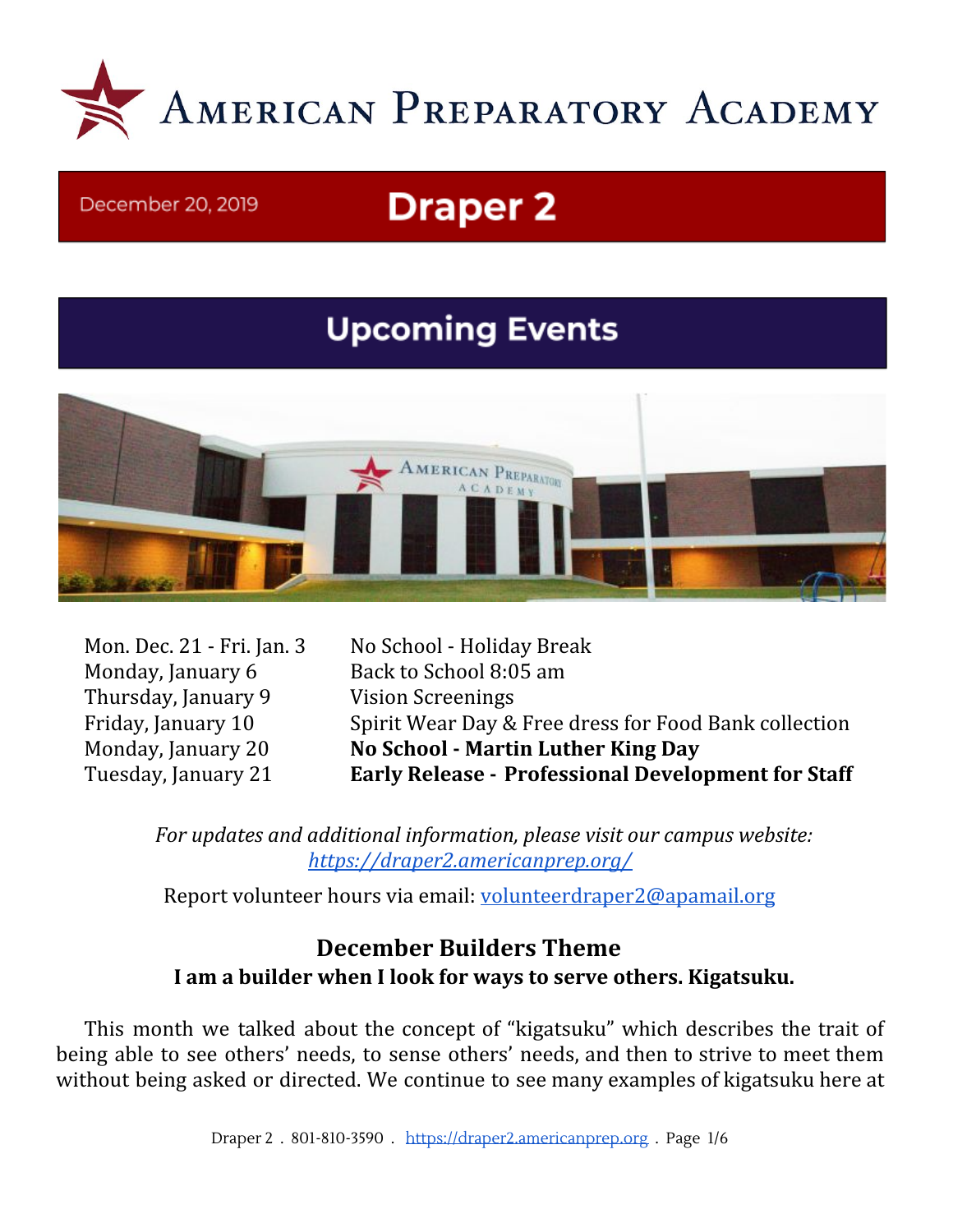

school, we hope you have been seeing some kigatsuku at in your home as well. We are so pleased that our students have caught on to this great concept.

We also hope that when you do see kigatsuku at home, or anywhere else, you notice it and can give praise so your children will expand upon their ability to see others' needs! We have enjoyed watching the children in school as they have been looking out for others' needs this month – thank you for sharing your amazing children with us!

Have a wonderful, family filled, fun holiday break!

## **From the Academic Office**

#### *End of Term and Report Cards*

Congratulations! We made it through the second term successfully and both teachers and students are getting into the APA rhythm! Thank you for your hard work in helping your students come prepared and in full uniform to school each day! Report Cards for Term 2 should be coming home with your students before the nice relaxing 2-week long winter break. Please review your student's report card and set goals for the upcoming term. If you haven't yet you will want to contact the school to get access to your student's Alma account so you can check their grades throughout the term. Please make sure that over the 2-week long break you are spending about 30 minutes a day reading and practicing math facts with your student. This will help keep their brain sharp even when not at school. Be safe and get some much needed relaxation, we will see you in 2 weeks!

## **Upcoming Event Details**

#### *Vision Screenings - January 9*

We will be conducting vision screenings for all students at our campus. The students will be given a distance vision test to see if they can see at a 20/30 level. If your student fails the test, we will notify you of the results of the test and provide a referral letter with more instructions.

Vision screening is not a substitute for an eye examination by an eye care specialist, and it is important that your child see an eye care specialist once a year to evaluate eye health. If you do not wish your child to participate in the screening program, please request an exemption form from the nurse at [nurse@apamail.org.](mailto:nurse@apamail.org)

We need LOTS of parent volunteers to assist with vision screenings. A short 5 minute training is provided, and this is a great way to get in your volunteer hours! This is not a volunteer opportunity that will work to bring small children.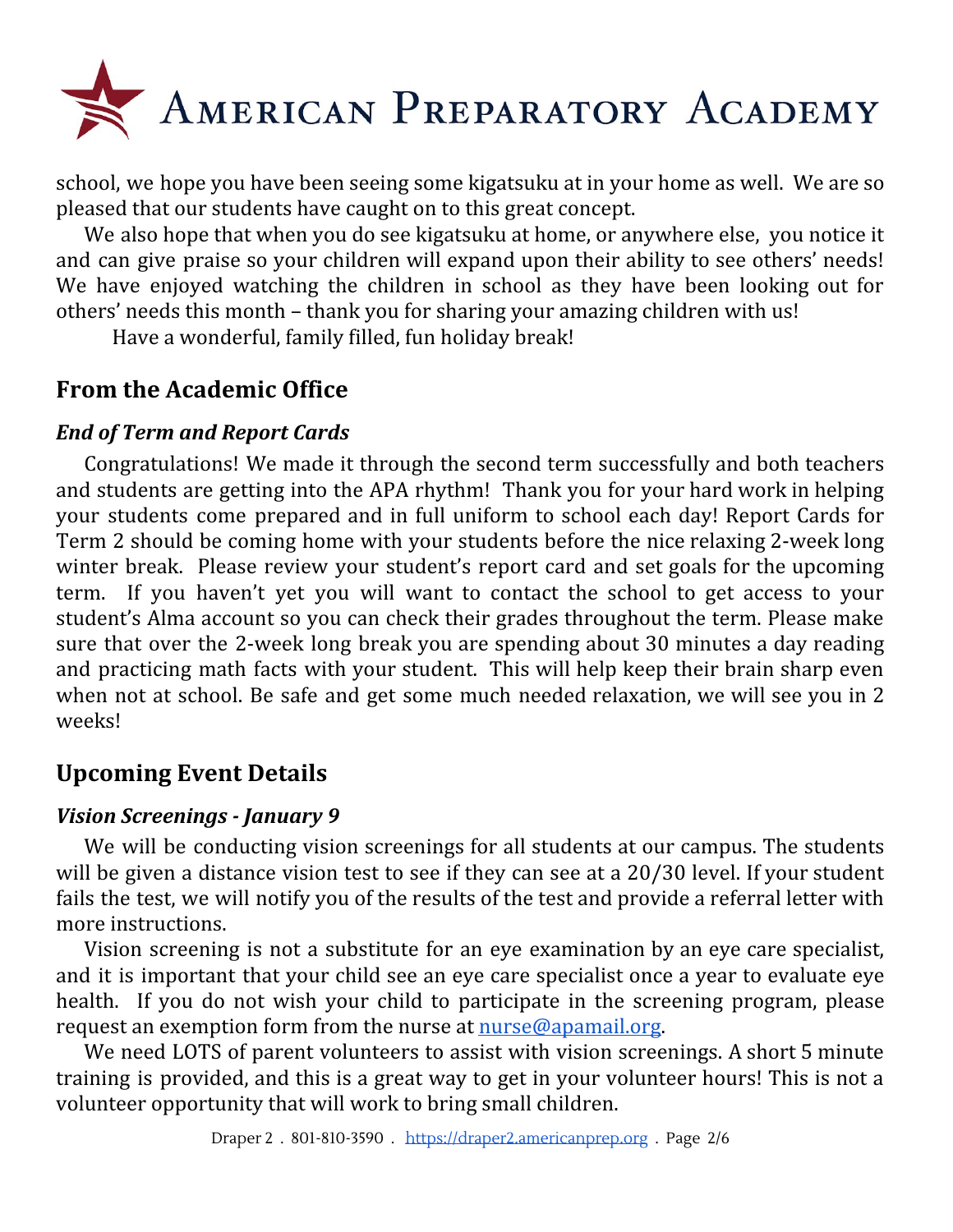

Please contact Karen Thelin at [kthelin@apamail.org](mailto:kthelin@apamail.org) or [nurse@apamail.org](mailto:nurse@apamail.org) with questions or if you are available to volunteer, or sign up on the signupgenius link here: <https://www.signupgenius.com/go/70a054da9aa2ba2fd0-draper>

#### *Free Dress Day - January 10*

We are excited to celebrate your amazing response to our canned food drive! Students can enjoy a free dress day on January 10th. Please remember the following guidelines:

- Clothing must be modest (not too tight) and in good repair
- Shorts and skirts must be no more than 3" above the knee
- Shirts must have sleeves, and all text must be appropriate for school
- No sandals or flip flops

#### *2020-21 School Calendar Available*

The school calendar for next year is now available at this link: <https://draper2.americanprep.org/calendar/>

## **From the Administrative Office**

#### *Student Running Programs - Molly Jorgensen*

We need you as a coach! Do you enjoy the fun-loving spirit of children? Do you want to help guide their character using running as a vehicle? Do you need volunteer hours? I am looking for 2-3 great male examples for the new-to-our-school Let Me Run program for boys, grades 4th - 6th, (find information at [letmerun.org\)](http://letmerun.org/) I am looking for 2-3 great female examples for the tried and true Girls on the Run program for girls grades 3rd - 6th. (find information at [girlsontherunutah.org\)](http://girlsontherunutah.org/)

The training is fun and the time working with the students (our children) is so rewarding. Both programs help girls and boys in the upper grades learn to navigate some of the challenges they face as they look forward to leaving elementary school. Issues like being yourself, dealing with difficult emotions, and learning to serve the community are addressed alongside a curriculum of fun, challenging physical activity. I will start trainings as soon as we get back from Winter Break, so please email me, (mollymjorgensen@gmail.com) right away!

I cannot wait to work with the amazing fellow parents I keep meeting at APA!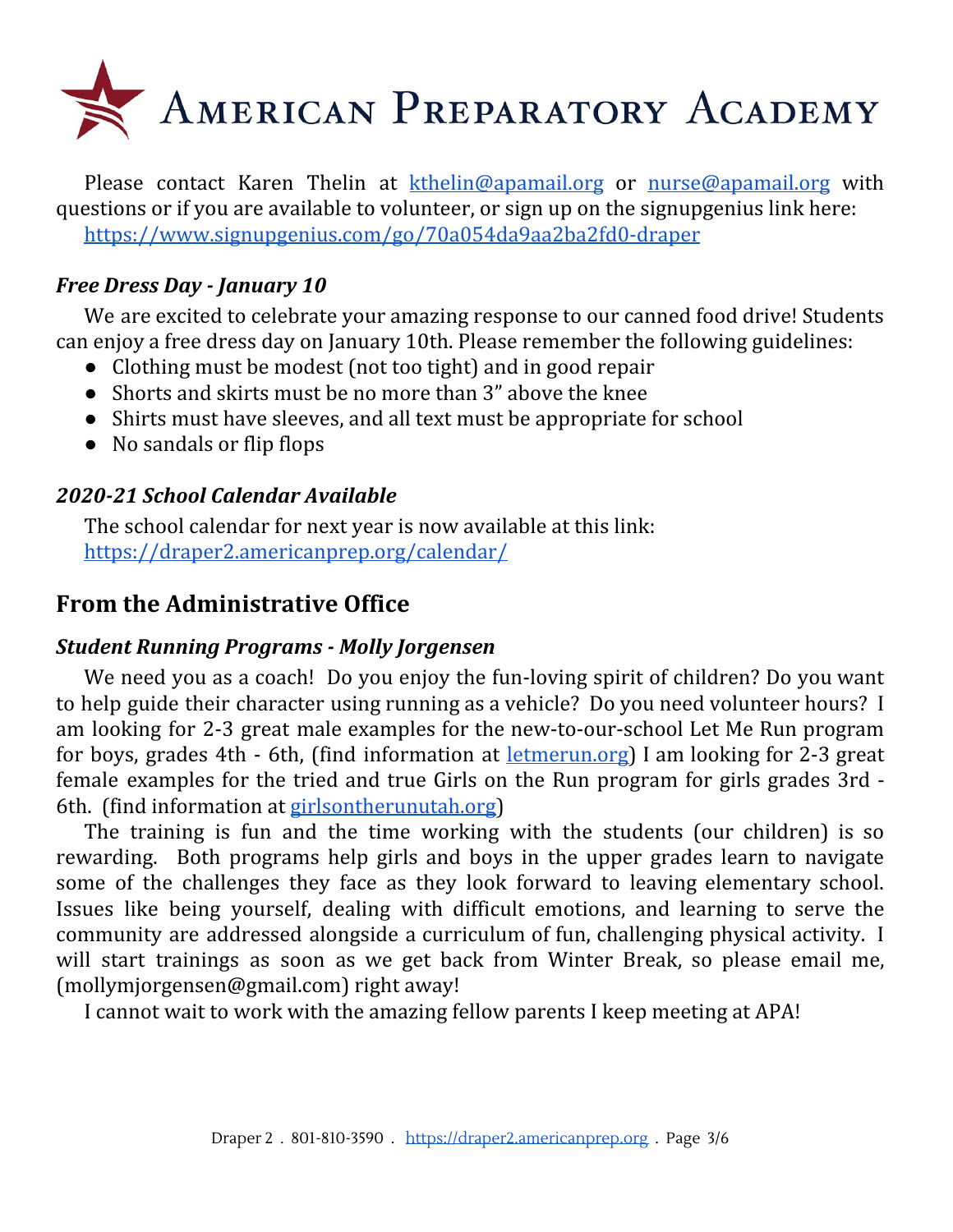

#### *From the School Nurse- Head Lice*

The school nurse has made this information available to our families about head lice. <https://draper2.americanprep.org/headlice/>

We encourage all our families to be familiar with the signs, check their students regularly, and treat as needed.

#### *School Lunches*

This is a reminder to order meals for January. <https://apalunch.h1.hotlunchonline.net/>

All orders must be placed 48 hours in advance - if you want your student to have lunch on Monday January 6, please order by Saturday January 4 at midnight.

#### *Bookkeeper Needed*

The American Prep Education Foundation is looking for a bookkeeper to work 15 hours per week, preferably 3 hours each day school is in session. Quickbooks experience is required. If you are interested in this position, please go to <u>[americanprep.org](http://americanprep.org/)</u> and fill out an application on the careers section.

#### *Sibling Enrollment and Transfer Requests*

One of the first steps in our enrollment process is identifying siblings of currently enrolled students. Do you have a sibling of a student already enrolled here at APA, and you would like them to attend APA next year? Or, would you like to transfer to another APA campus? Please email Ms. Hickman [lhickman@apamail.org](mailto:lhickman@apamail.org) to ask for the link. Ms. Hickman will gladly assist as you register siblings or make a transfer.

#### *Substitute Teachers Needed*

We are looking for APA parents to become substitute teachers for our schools! We provide all training, and the pay is \$80-90 per day. This is a great time of year to become a substitute teacher - save up for those holiday plans in advance. We provide in-depth, paid training so you will feel comfortable in your duties. **APA is a FUN place to work! We'd love to have you on our team!**

Maybe you can only commit to one day per week - that would be fine with us! Or, work every day - whatever suits your schedule! We need substitute teachers every day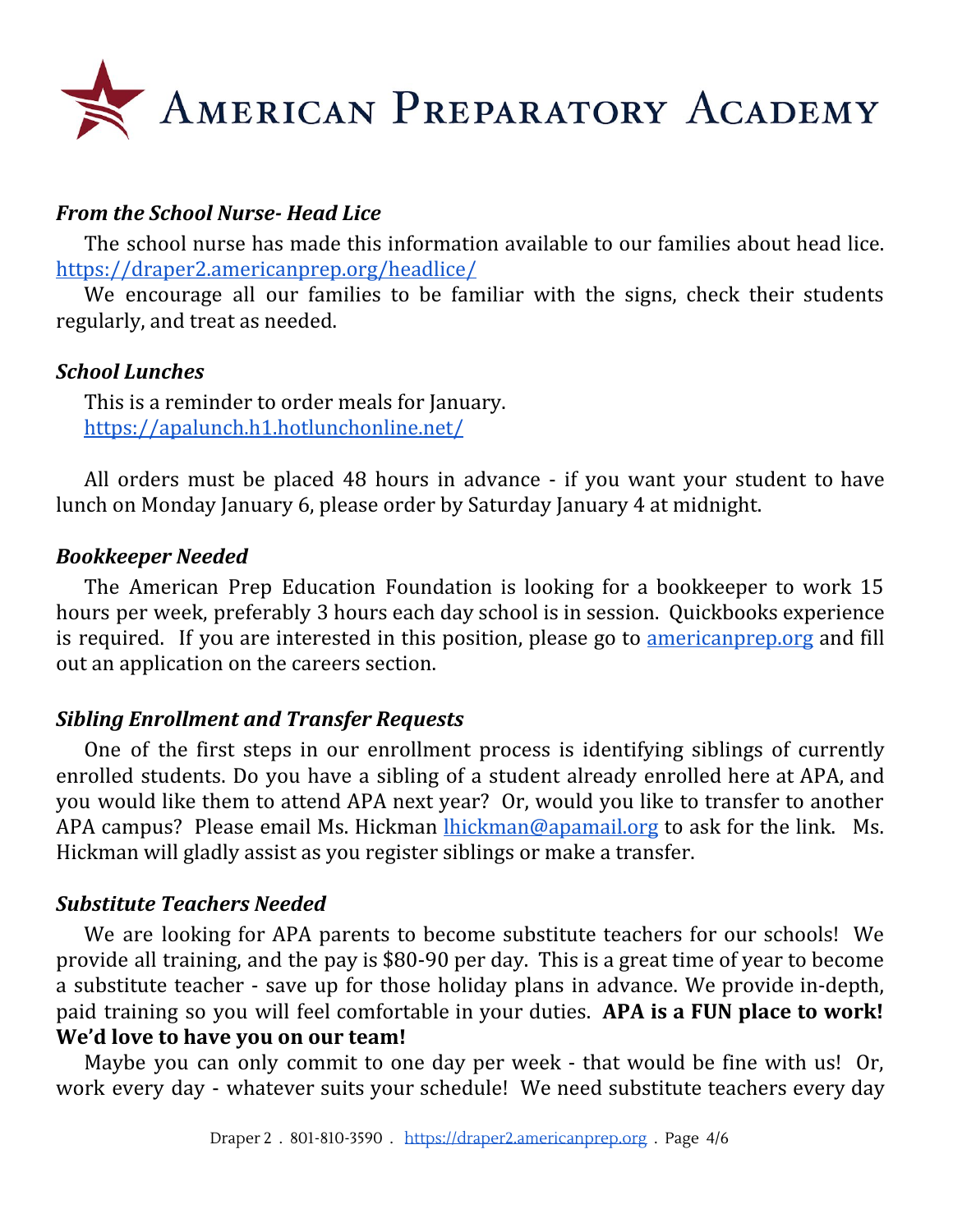

and we would really appreciate your help. Also, please tell your family members and friends about this opportunity!

Apply online today! <https://www.americanprep.org/careers/>

#### *Spirit Wear*

It's getting cold outside. Keep your little loved ones warm this winter season with a FREE BEANIE with any American Preparatory Apparel purchase of \$25 or more. This fleece lined, rib knit beanie is a winter must have, and fits all sizes. Visit [www.americanprep.org](http://www.americanprep.org/) and click on "store" to shop. Campus delivery is available. \*\*\*WHILE SUPPLIES LAST. Purchase must be made on a single transaction online. Tax and Shipping not included in qualifying total.\*\*\*. Get yours today!"

#### *Parent Managers Needed for Clubs*

Starting in January, all our clubs will have at least one Parent Coordinator who has had a background check and receives a small stipend to manage the club. We anticipate needing four Parent Coordinators to run the Chess/Math Club and the Lego Club.

If you are available and interested in helping, please contact Mr. McVicar [\(kmcvicar@apamail.org](mailto:kmcvicar@apamail.org)).

## **American Preparatory Education Foundation**



*Michelle Goudge, Executive Director e: [mgoudge@americanprepfoundation.org](mailto:mgoudge@americanprepfoundation.org) p: 801.661.192*

#### **Please Use Amazon Smile For Your Amazon Purchases!**

#### *Amazon Smile*

Do you shop on Amazon.com? If you're like 90% of America's online shoppers, the answer is yes! By going to <https://smile.amazon.com/ch/45-4568023> you can choose American Preparatory Education Foundation to be your preferred charitable foundation and Amazon will give us a percentage of your purchases. When you shop on [https://smile.amazon.com](https://smile.amazon.com/), the prices remain the same. The only thing that changes is that your purchases help us. Be sure to always go to the Amazon Smile link when making your purchases. With this being the holiday season, now is the perfect time to start using Amazon Smile if you haven't already.